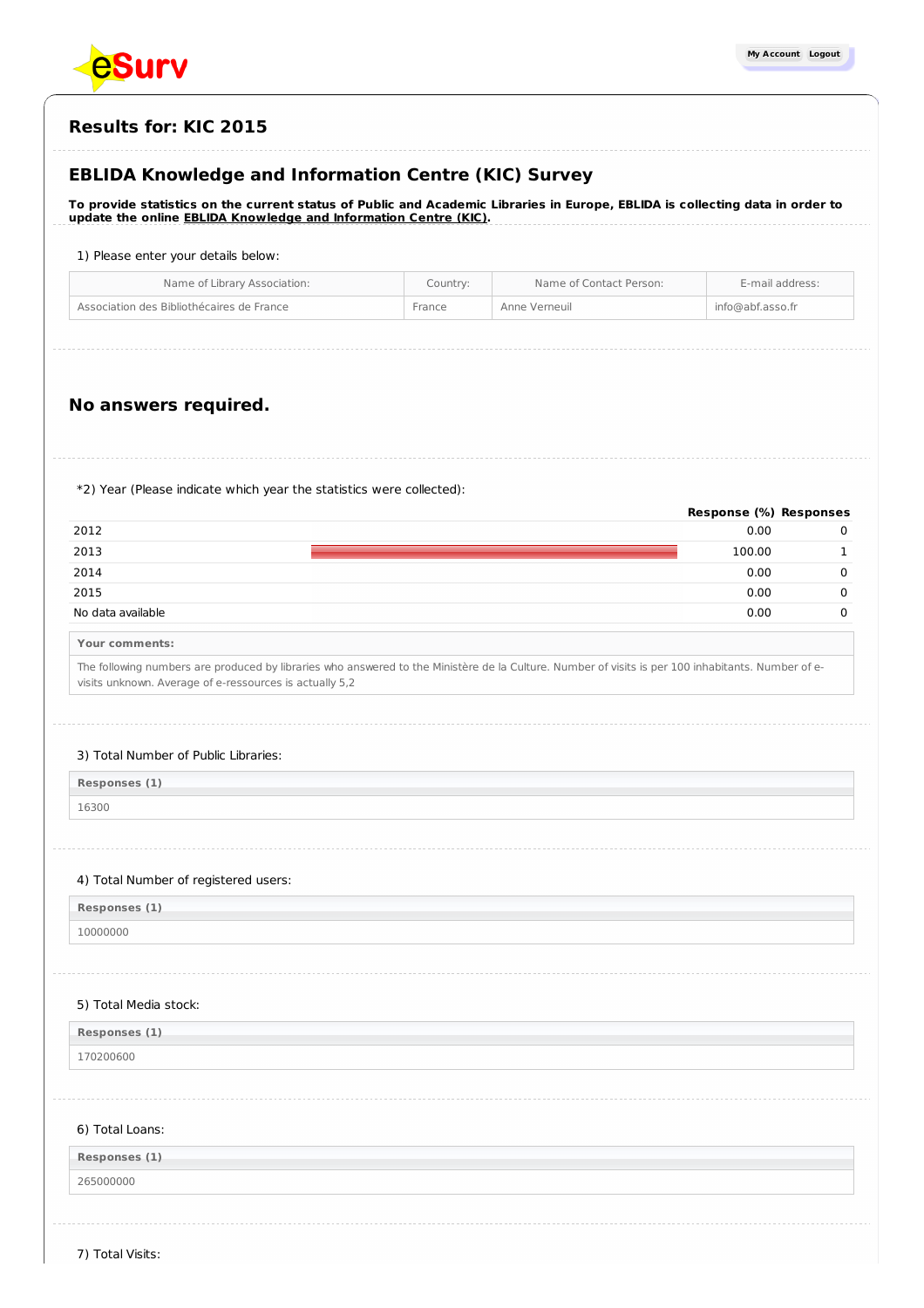| Responses (1)                                                                                                                                                                                                                                                                                                                                                                                                                                                         |                                |                         |
|-----------------------------------------------------------------------------------------------------------------------------------------------------------------------------------------------------------------------------------------------------------------------------------------------------------------------------------------------------------------------------------------------------------------------------------------------------------------------|--------------------------------|-------------------------|
| 221                                                                                                                                                                                                                                                                                                                                                                                                                                                                   |                                |                         |
|                                                                                                                                                                                                                                                                                                                                                                                                                                                                       |                                |                         |
|                                                                                                                                                                                                                                                                                                                                                                                                                                                                       |                                |                         |
|                                                                                                                                                                                                                                                                                                                                                                                                                                                                       |                                |                         |
| 8) Total Number of staff:                                                                                                                                                                                                                                                                                                                                                                                                                                             |                                |                         |
| Responses (1)                                                                                                                                                                                                                                                                                                                                                                                                                                                         |                                |                         |
| 35000                                                                                                                                                                                                                                                                                                                                                                                                                                                                 |                                |                         |
|                                                                                                                                                                                                                                                                                                                                                                                                                                                                       |                                |                         |
|                                                                                                                                                                                                                                                                                                                                                                                                                                                                       |                                |                         |
| 9) Average of e-resources:                                                                                                                                                                                                                                                                                                                                                                                                                                            |                                |                         |
| Responses (1)                                                                                                                                                                                                                                                                                                                                                                                                                                                         |                                |                         |
| 5                                                                                                                                                                                                                                                                                                                                                                                                                                                                     |                                |                         |
|                                                                                                                                                                                                                                                                                                                                                                                                                                                                       |                                |                         |
|                                                                                                                                                                                                                                                                                                                                                                                                                                                                       |                                |                         |
| 10) Total e-visits (No. of hits to the websites):                                                                                                                                                                                                                                                                                                                                                                                                                     |                                |                         |
| This question has no responses                                                                                                                                                                                                                                                                                                                                                                                                                                        |                                |                         |
|                                                                                                                                                                                                                                                                                                                                                                                                                                                                       |                                |                         |
|                                                                                                                                                                                                                                                                                                                                                                                                                                                                       |                                |                         |
|                                                                                                                                                                                                                                                                                                                                                                                                                                                                       |                                |                         |
| No answers required.                                                                                                                                                                                                                                                                                                                                                                                                                                                  |                                |                         |
|                                                                                                                                                                                                                                                                                                                                                                                                                                                                       |                                |                         |
|                                                                                                                                                                                                                                                                                                                                                                                                                                                                       |                                |                         |
|                                                                                                                                                                                                                                                                                                                                                                                                                                                                       |                                |                         |
|                                                                                                                                                                                                                                                                                                                                                                                                                                                                       |                                |                         |
|                                                                                                                                                                                                                                                                                                                                                                                                                                                                       |                                |                         |
|                                                                                                                                                                                                                                                                                                                                                                                                                                                                       | Response (%) Responses<br>0.00 |                         |
|                                                                                                                                                                                                                                                                                                                                                                                                                                                                       | 0.00                           |                         |
|                                                                                                                                                                                                                                                                                                                                                                                                                                                                       | 0.00                           |                         |
|                                                                                                                                                                                                                                                                                                                                                                                                                                                                       | 0.00                           | 0<br>0<br>0<br>$\Omega$ |
|                                                                                                                                                                                                                                                                                                                                                                                                                                                                       | 0.00                           |                         |
|                                                                                                                                                                                                                                                                                                                                                                                                                                                                       | 100.00                         |                         |
|                                                                                                                                                                                                                                                                                                                                                                                                                                                                       |                                | $\mathbf 0$<br>1        |
|                                                                                                                                                                                                                                                                                                                                                                                                                                                                       |                                |                         |
|                                                                                                                                                                                                                                                                                                                                                                                                                                                                       |                                |                         |
|                                                                                                                                                                                                                                                                                                                                                                                                                                                                       |                                |                         |
|                                                                                                                                                                                                                                                                                                                                                                                                                                                                       |                                |                         |
|                                                                                                                                                                                                                                                                                                                                                                                                                                                                       |                                |                         |
|                                                                                                                                                                                                                                                                                                                                                                                                                                                                       |                                |                         |
|                                                                                                                                                                                                                                                                                                                                                                                                                                                                       |                                |                         |
|                                                                                                                                                                                                                                                                                                                                                                                                                                                                       |                                |                         |
|                                                                                                                                                                                                                                                                                                                                                                                                                                                                       |                                |                         |
|                                                                                                                                                                                                                                                                                                                                                                                                                                                                       |                                |                         |
|                                                                                                                                                                                                                                                                                                                                                                                                                                                                       |                                |                         |
|                                                                                                                                                                                                                                                                                                                                                                                                                                                                       |                                |                         |
|                                                                                                                                                                                                                                                                                                                                                                                                                                                                       |                                |                         |
| *11) Year (Please indicate which year the statistics were collected):<br>2012<br>2013<br>2014<br>2015<br>No data available<br>Your comments:<br>Your comments:<br>I've no access to the data, trying to find and keep in touch if I can have them<br>12) Total Number of Academic Libraries:<br>This question has no responses<br>13) Total Number of registered users:<br>This question has no responses<br>14) Total Media stock:<br>This question has no responses |                                |                         |
|                                                                                                                                                                                                                                                                                                                                                                                                                                                                       |                                |                         |
| 15) Total Loans:<br>This question has no responses                                                                                                                                                                                                                                                                                                                                                                                                                    |                                |                         |
|                                                                                                                                                                                                                                                                                                                                                                                                                                                                       |                                |                         |
| 16) Total Visits:                                                                                                                                                                                                                                                                                                                                                                                                                                                     |                                |                         |
| This question has no responses                                                                                                                                                                                                                                                                                                                                                                                                                                        |                                |                         |